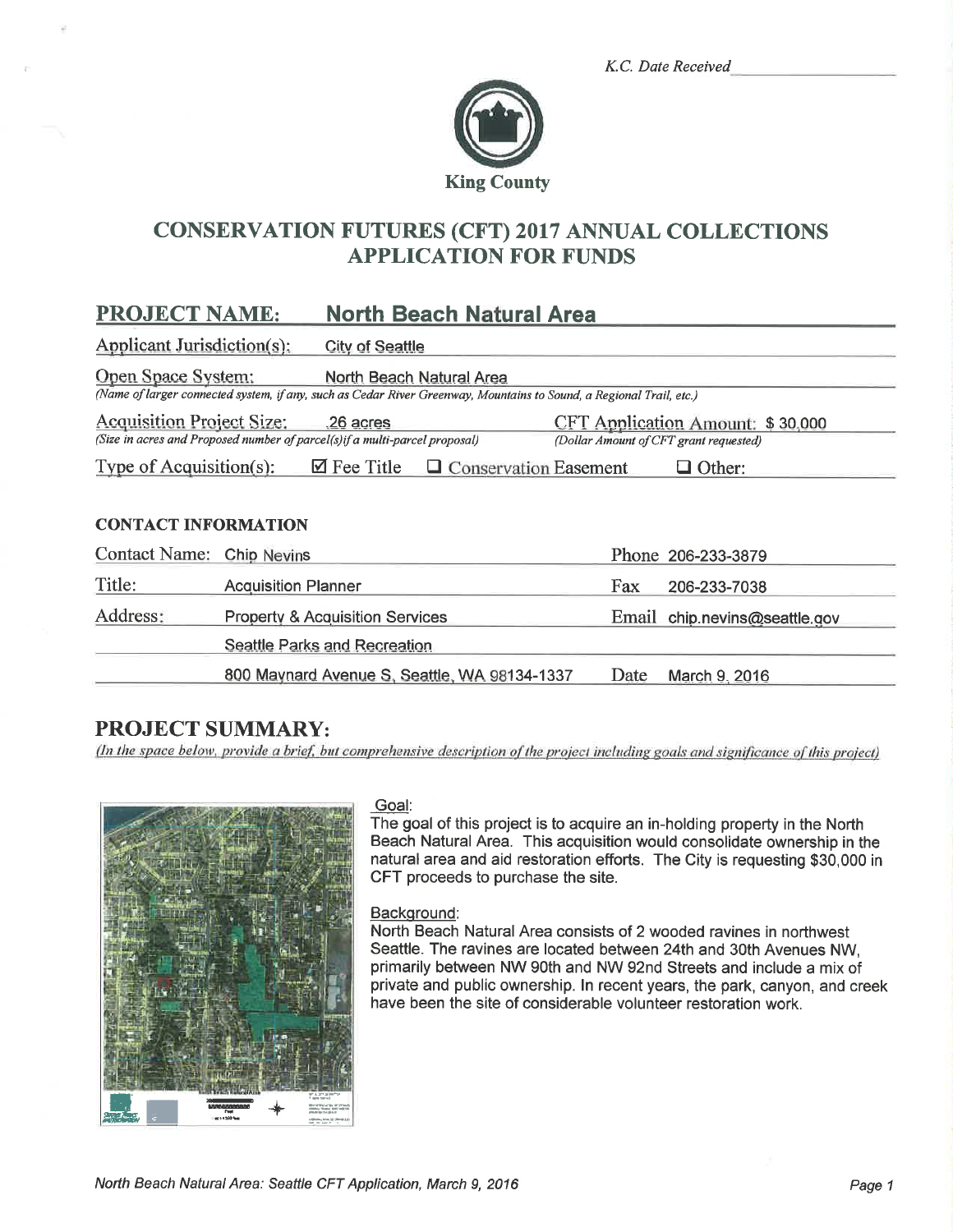### 1. OPEN SPACE RESOURCES

Please review the attached evaluation criteria. For the **proposed acquisition parcel(s)**, please (1) mark only those criteria that apply, and (2) thoroughly, yet succinctly describe in the space below how the proposed acquisition satisfies each marked criteria.

- $\boxtimes$  A. Wildlife habitat or rare plant reserve
- $\boxtimes$  B. Salmon habitat and aquatic resources
- ø C. Scenic resources
- $\boxtimes$  D. Community separator
- $\Box$  E. Historic/cultural resources
- $\boxtimes$  F. Urban passive-use natural area/greenbelt
- $\boxtimes$  G. Park/open space or natural corridor add.
- $\Box$  H. Passive recreation opportunity/unmet needs
- A. The purchase of the target property will consolidate Parks ownership, enhance a wildlife corridor in one of Seattle's greenspaces and enhance restoration opportunities in the ravine. Neighbors have seen a



G. See F. above

variety of wildlife in this forested ravine including great blue herons, bald eagles and a variety small mammals.

B. The purchase of this property will continue the City's effort at protecting the creek that runs through the ravine on its way to Puget Sound. This stream, like others throughout NW Seattle, provide a source of clean, fresh water to Puget Sound.

C. The target property is part of the scenic forested North Beach Natural Area in NW Seattle. A creek runs through the greenspace on its way to Puget Sound. The park is a quiet forested refuge seemingly miles away from the bustling City.

D. The property is a part of a wooded ravine at the northwest section of City and separates the residential neighborhoods in that area.

F. North Beach Natural Area comprises two wooded ravines in northwest Seattle. Seattle Parks owns more than 10 acres in those ravines. The target property fills one of the larger gaps in public ownership and will help preserve an important urban wildlife corridor.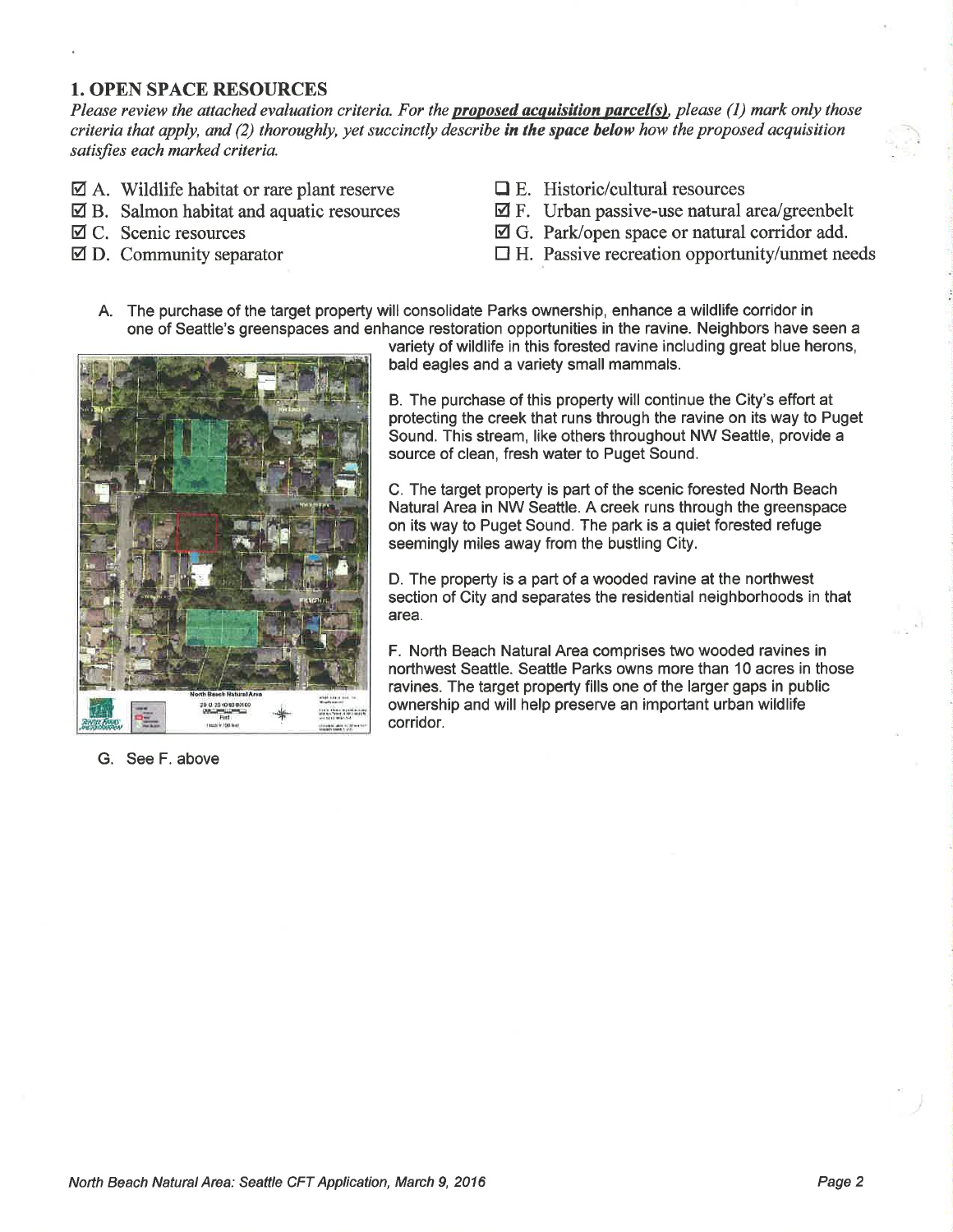## 2. ADDITIONAL FACTORS

For the **proposed acquisition parcel(s)**, please (1) mark all criteria that apply, and (2) thoroughly, yet succinctly  $describe$  in the space below how the proposed acquisition satisfies each marked criteria.

- DA. EducationaVinterpretive opportunity
- $\overline{2}$  B. Threat of loss of open space resources
- $\boxtimes$  C. Ownership complexity/willing seller(s)/ownership interest proposed
- $\boxtimes$  C. Ownership complexity/willing seller(s)/ownership interest proposed<br>  $\square$  D. Partnerships Describe any public or private partnerships that will enhance this project:
- $\overline{\mathbf{Z}}$  E. Is the property identified in an adopted park, open space, comprehensive, or community plan?
- $\Box$  F. Transferable Development Credits (TDC) participation
- B. The property increases the connectivity of the greenspace. The property is steeply sloped, has some access issues and would be challenge to develop. However, if the property was sold and developed it would impact the integrity of the natural area and the creek below
- C. The owner died several years ago and the property was transferred to a limited liability corporation.
- D. As part of the North Beach Natural Area, The targeted property is located within the boundaries of the Green Spaces designated in Resolution 26853, which adopted the City's Green Spaces Policy.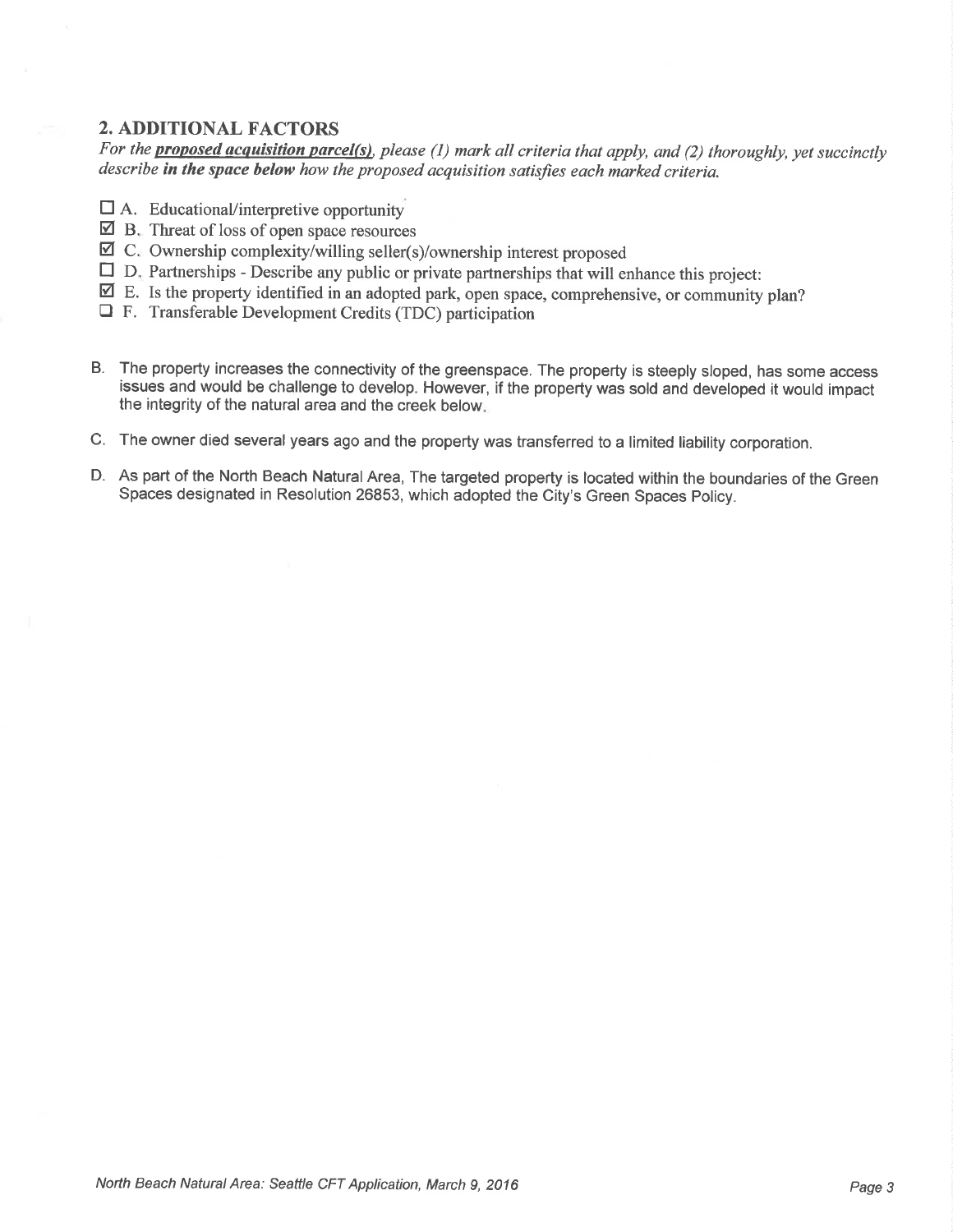## 3. STEWARDSHIP AND MAINTENANCE

How will the property be stewarded and maintained? Does the property lend itself to volunteer stewardship opportunities? How will ongoing stewardship and maintenance efforts be funded?

Seattle Parks will maintain the park as part of the North Beach Natural Area. There is a very active 'Friends of' group working on restoration of the North Beach ravines. This group will likely help to steward the new property

## 4. PROJECT BUDGET

| 1) TOTAL CFT APPLICATION AMOUNT <sup>a</sup> | CFT: \$30,000 |
|----------------------------------------------|---------------|
| 2) TOTAL PEL APPLICATION AMOUNT <sup>b</sup> | PEL:          |

\*Allowable acquisition costs (Ordinance 14714): The disbursement of funds shall be made only for capital project expenditures that include costs of acquiring real property, including interests in real property, and the following costs: the cost of related relocation of eligible occupants, cost of appraisal, cost of appraisal review, costs of title insurance, closing costs, pro rata real estate taxes, recordingfees, compensating tax, hazardous waste substances reports, directly related staff costs and related legal and administrative costs, but shall not include the cost of preparing applications for conservation futures funds.

#### Estimation of property value:

Briefly describe how land values have been estimated, i.e. appraisal, property tax assessment, asking price, letter of value or other means.

Estimation of property value: Estimated based on comparable sales, subject to an appraisal by independent contract MAI appraiser

| <b>ESTIMATED PROJECT COSTS (dollars)</b>               | (a range may be included) |
|--------------------------------------------------------|---------------------------|
| Total property interest value                          | \$60,000                  |
| Title and appraisal work                               |                           |
| Closing, fees, taxes                                   |                           |
| Relocation                                             |                           |
| Hazardous waste reports                                |                           |
| Directly related staff, administration and legal costs |                           |
| <b>Total Project Costs (CFT and other funds)</b>       | \$60,000                  |
|                                                        |                           |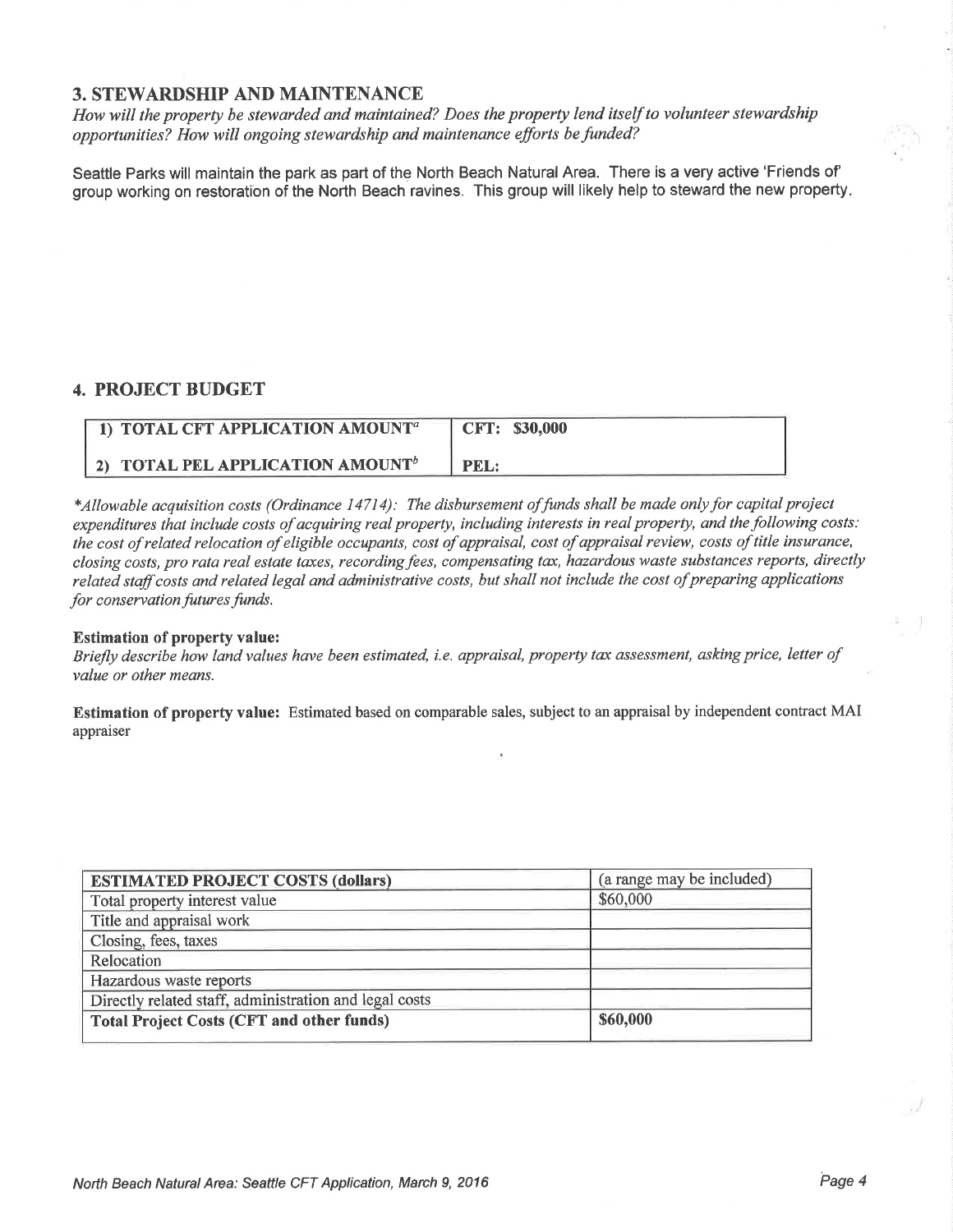| <b>MATCHING FUNDS SOURCES</b>                       | Date Expended or<br>Committed | Match Funds Expended or<br>Committed (Amount) |
|-----------------------------------------------------|-------------------------------|-----------------------------------------------|
| <b>Metropolitan Park District</b>                   | August 2014                   | \$30,000                                      |
|                                                     |                               |                                               |
|                                                     |                               |                                               |
|                                                     |                               |                                               |
| <b>Total Matching Funds</b><br>Currently Identified |                               | \$30,000                                      |
| Unidentified Remaining Match Need:                  |                               | none                                          |

#### Unidentified remaining match need

Please discuss briefly how the unidentified remaining match need above will be met:

Not applicable

## 5. IN-KIND CONTRIBUTIONS FROM PARTNERSHIPS

| <b>Brief Activity Description</b>                                                                   | <b>Dollar Value of</b><br>In-kind<br><b>Contribution</b> | <b>Status</b><br>(Completed, or<br>Proposed in future?) | <b>Activity Date Range</b><br>(When was activity completed?<br>or, date proposed in future) |
|-----------------------------------------------------------------------------------------------------|----------------------------------------------------------|---------------------------------------------------------|---------------------------------------------------------------------------------------------|
| see earlier discussions of<br><b>Additional Factors and</b><br><b>Stewardship &amp; Maintenance</b> | none claimed                                             |                                                         |                                                                                             |
|                                                                                                     |                                                          |                                                         |                                                                                             |
|                                                                                                     |                                                          |                                                         |                                                                                             |
|                                                                                                     |                                                          |                                                         |                                                                                             |
| <b>TOTAL</b>                                                                                        |                                                          |                                                         |                                                                                             |

6. ATTACHED MAPS (Note: **Two maps** are now required; 1) site map and 2) general location  $8\frac{1}{2}$  x 11" maps are preferred, but 11x 17" is acceptable if folded and hole-punched for insertion into a three ring binder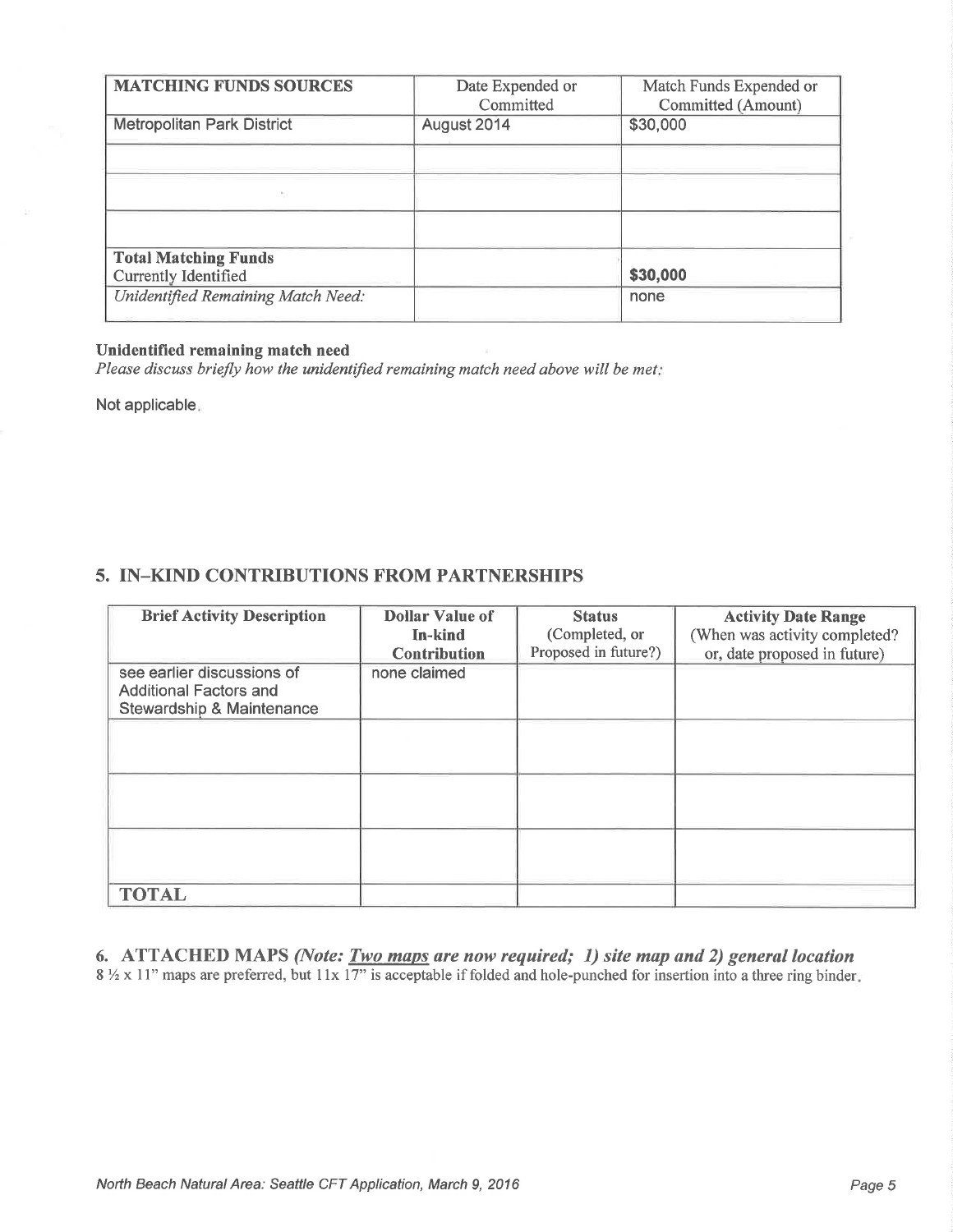